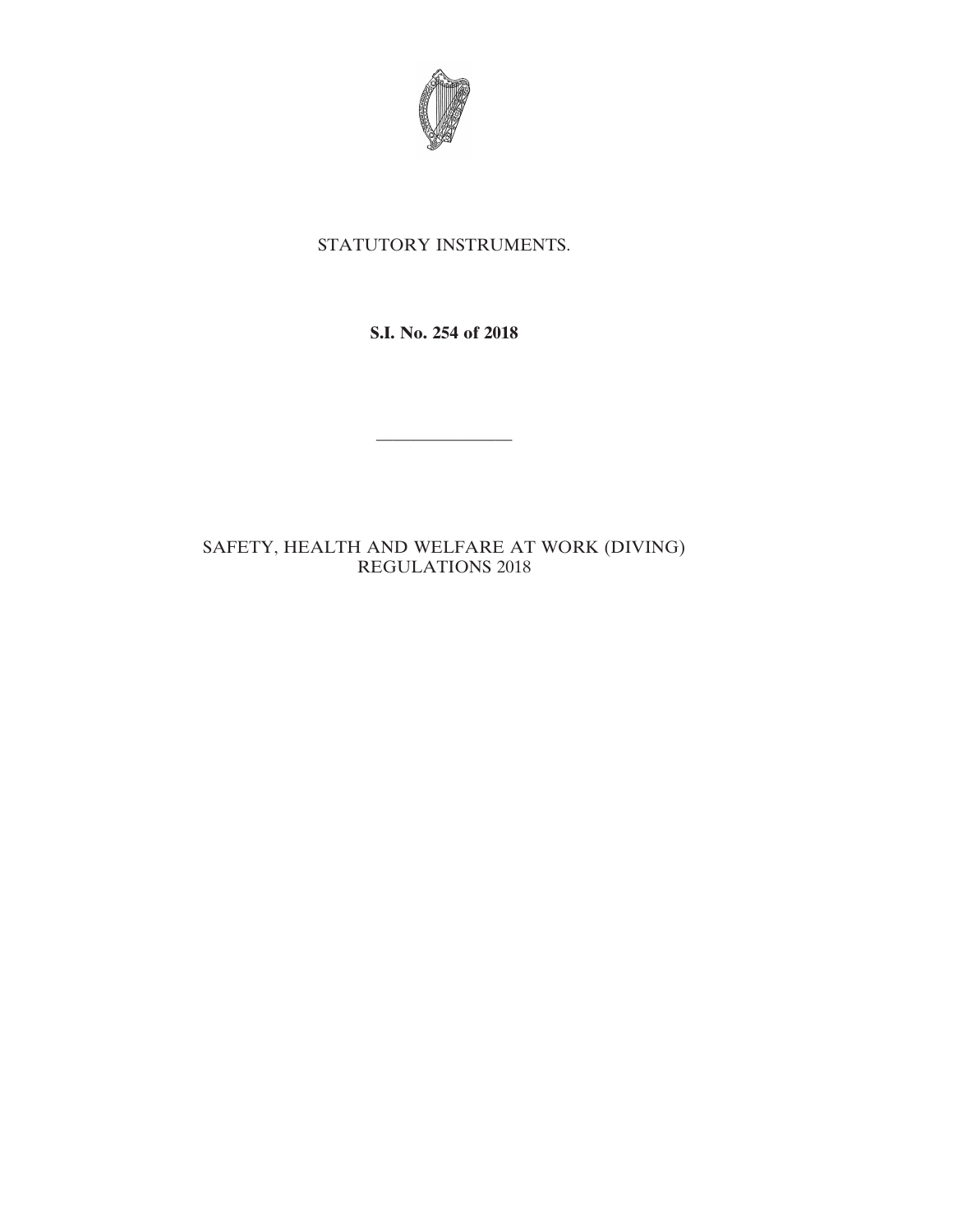### SAFETY, HEALTH AND WELFARE AT WORK (DIVING) REGULATIONS 2018

I, PAT BREEN, Minister of State at the Department of Business, Enterprise and Innovation, in exercise of the powers conferred on me by section 58 of the Safety, Health and Welfare at Work Act 2005 (No. 10 of 2005) (as adapted by the Jobs, Enterprise and Innovation (Alteration of Name of Department and Title of Minister) Order 2017 (S.I. No. 364 of 2017)) and the Business, Enterprise and Innovation (Delegation of Ministerial Functions) Order 2017 (S.I. No. 569 of 2017), hereby make the following regulations:

### *Part 1*

#### Preliminary

### *Citation and commencement*

1. (1) These Regulations may be cited as the Safety, Health and Welfare at Work (Diving) Regulations 2018.

(2) These Regulations come into operation on 1 May 2019.

#### *Interpretation*

2. In these Regulations—

"Act" means the Safety, Health and Welfare at Work Act 2005 (No. 10 of 2005);

"ambient pressure" means the external pressure to which the body of a diver is, at any given moment, subjected either underwater or, as the case may be, in a compression chamber;

"atmospheric pressure" means 1013 millibars;

"bottom time" means the duration of a dive from the time of leaving the surface to the commencement of ascent to the surface;

"breathing gas" means any gas or mixture of gases (including air) which is both fit for breathing by humans and free from contamination;

"certificate of medical fitness to dive" means a certificate issued in accordance with Regulation 19;

"client" means a person who commissions a diving project;

*Notice of the making of this Statutory Instrument was published in "Iris Oifigiúil" of* 20*th July*, 2018.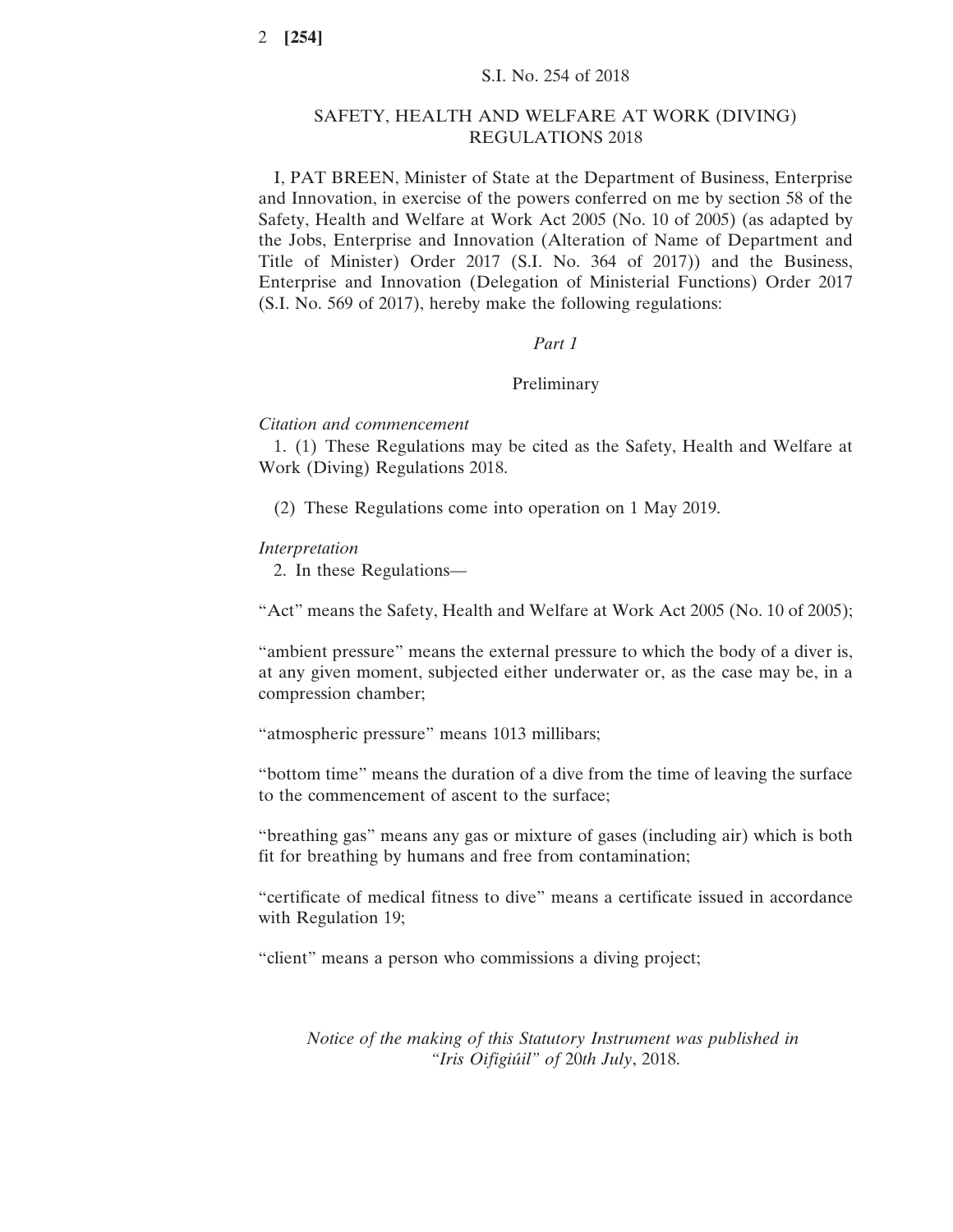"compression chamber" means a pressure vessel and its associated equipment that are designed for the purpose of subjecting persons to pressures greater than atmospheric pressure;

"diver" means a person who dives in the course of his or her work;

"diving" shall be construed in accordance with Regulation 3;

"diving contractor" shall be construed in accordance with Regulation  $7(1)$ ;

"diving operation" means a diving project or part thereof, as identified in the diving project plan, in accordance with Regulation  $10(2)(c)$ , which can be safely supervised by one diving supervisor;

"diving operation record" shall be construed in accordance with Regulation  $11(1);$ 

"diving project" means any activity, made up of one or more diving operations, in which at least one person takes part or will take part as a diver and extends from the date of the appointment of the diving contractor to the completion of the final dive of the diving project, namely when the last diver has left the water or chamber in which that dive took place and has completed any requisite decompression procedures, including any therapeutic recompression;

"diving project plan" shall be construed in accordance with Regulation 10(1);

"diving supervisor" means a person who has been appointed to supervise a diving operation in accordance with Regulation 7(5);

"first aid" has the same meaning as it has in Regulation 163 of the General Application Regulations;

"General Application Regulations" means the Safety, Health and Welfare at Work (General Application) Regulations 2007 to 2016;

"relevant code of practice" means a code of practice relating to these Regulations, published or approved of, under section 60 of the Act;

"submersible compression chamber" means a manned compression chamber which is used underwater to support divers;

"standby diver" means a person who is appropriately positioned, equipped, dressed and ready to render immediate assistance to a diver in an underwater emergency.

### *Diving*

3. For the purposes of these Regulations, a person dives if—

- (*a*) he or she enters—
	- (i) water or any other liquid, or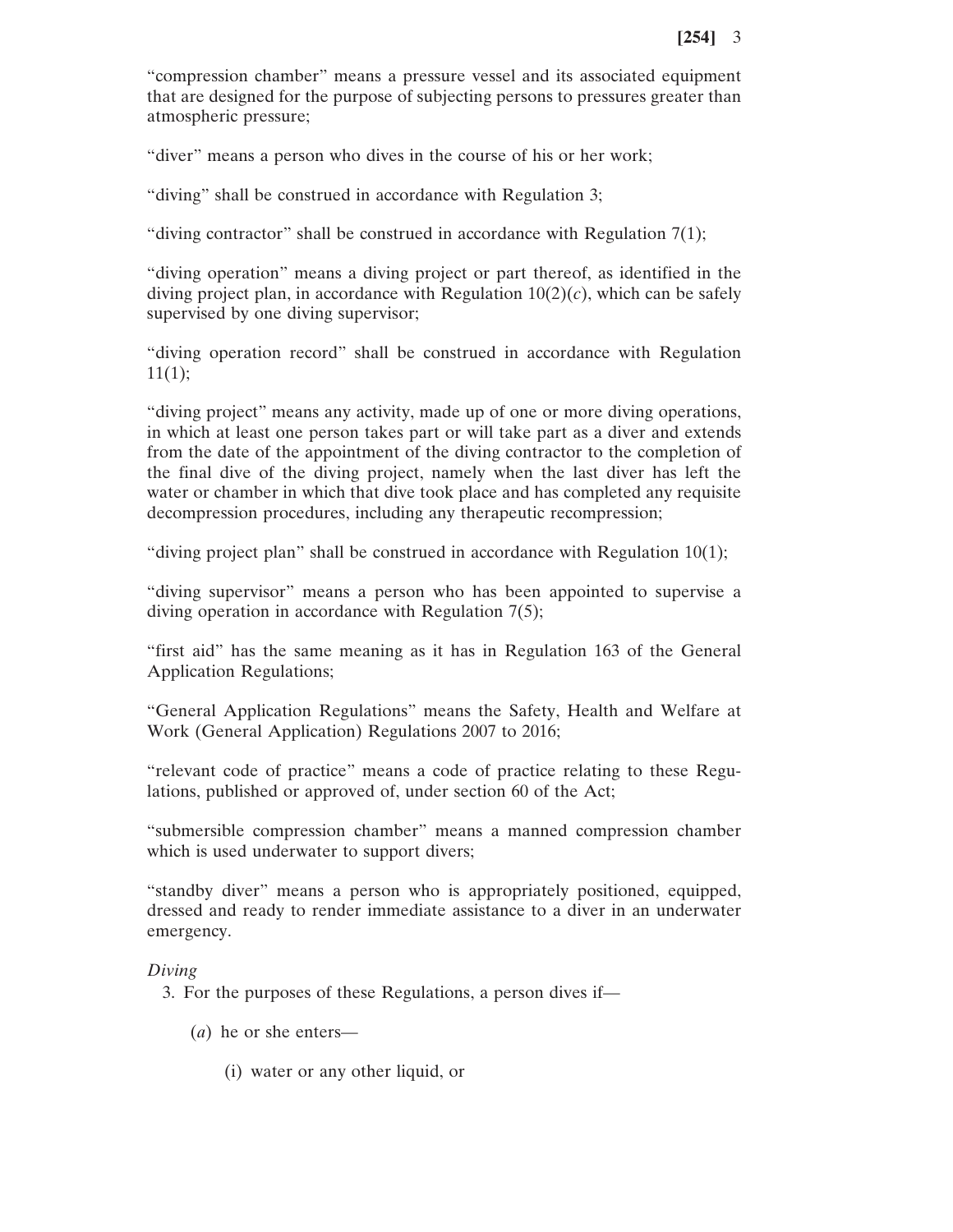(ii) a compression chamber in which he or she is subject to pressure greater than 100 millibars above atmospheric pressure,

and

(*b*) in order to survive in such an environment, breathes in a breathing gas at a pressure greater than atmospheric pressure,

and references to "a dive" and "dive" shall be construed accordingly.

#### *Application of regulations*

4. (1) Subject to paragraphs (2) and (3), these Regulations shall apply to any diving project in which a person who dives is at work.

- (2) These Regulations shall not apply to any or all of the following:
	- (*a*) the care or treatment of patients—
		- (i) in a hospital or other place, not under the control of a diving contractor, where medical treatment is provided, or
		- (ii) in transit to such hospital or place where the means of transit is provided by or in respect of the hospital or other place;
	- (*b*) activities to which section 6(2) of the Act applies;
	- (*c*) work carried out in any air which is compressed in order to prevent the ingress of ground water or to stabilise the surrounding area;
	- (*d*) maintenance or testing work carried out in an aircraft where the body of the aircraft is pressurised;
	- (*e*) emergency breathing systems used in helicopter underwater escape and escape training.

(3) These Regulations, other than the obligations in paragraph (4) and Regulation 17(1) shall not apply in relation to a diver where the sole purpose of his or her dive is the teaching or guiding of recreational diving.

- (4) The obligations referred to in paragraph (3) are that—
	- (*a*) the employer of the diver, or where the diver is self-employed, the diver himself or herself, shall ensure that he or she is competent in the method of diving that is safe to use on that particular dive and to engage in any activity that he or she may reasonably expect to carry out when taking part in the dive, and
	- (*b*) any teaching or guiding of recreational diving shall be carried out in accordance with any relevant standard adopted by the National Standards Authority of Ireland.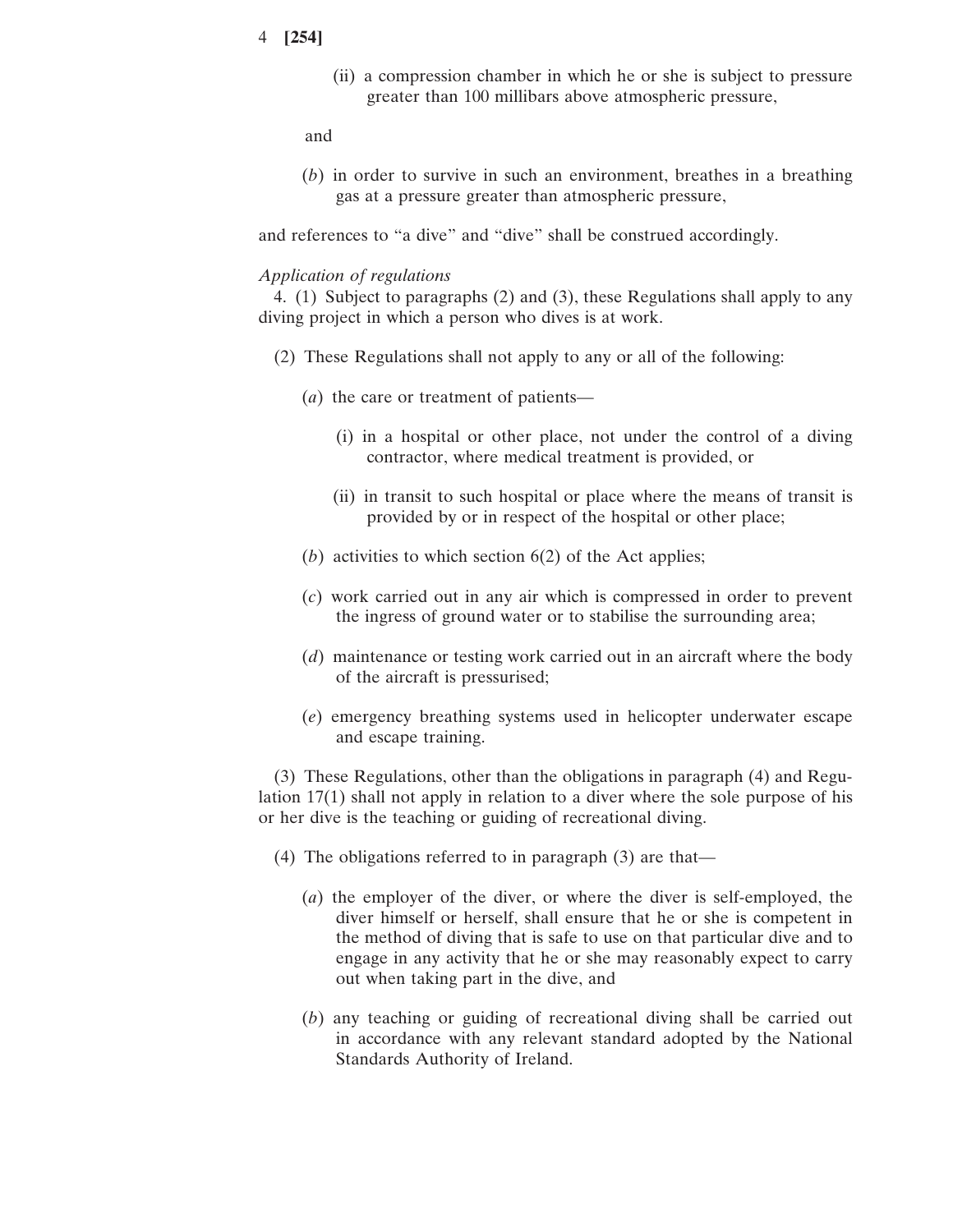# *Part 2*

#### Duties of Persons

*Duties of persons*

5. (1) A person—

- (*a*) who is responsible for a diving project,
- (*b*) who has control over a diving project,
- (*c*) who is engaged in a diving project, or
- (*d*) whose acts or omissions could adversely affect the safety, health and welfare of persons engaged in such a project,

shall take such measures as is reasonable for a person in his or her position to take to ensure that these Regulations and any relevant code of practice are complied with.

#### *Part 3*

### Duties of Client

#### *Duties of client*

6. (1) A client shall appoint one competent person in writing to be the diving contractor for each diving project.

(2) A client shall—

- (*a*) obtain confirmation in writing of the acceptance of the appointment of the diving contractor under paragraph (1), or
- (*b*) where an appointment referred to in paragraph (3) is made, make a record in writing of that appointment.

(3) A client may appoint himself or herself to be a diving contractor for a diving project.

(4) A client shall ensure that any plant and equipment supplied by him or her for the purposes of the diving project is—

- (*a*) readily available for use,
- (*b*) of sound construction and suitable material,
- (*c*) in good working order, and
- (*d*) adequate for the purpose for which it is used.

(5) A client shall provide to the diving contractor all information relating to the known hazards which could affect the diving project that is either in the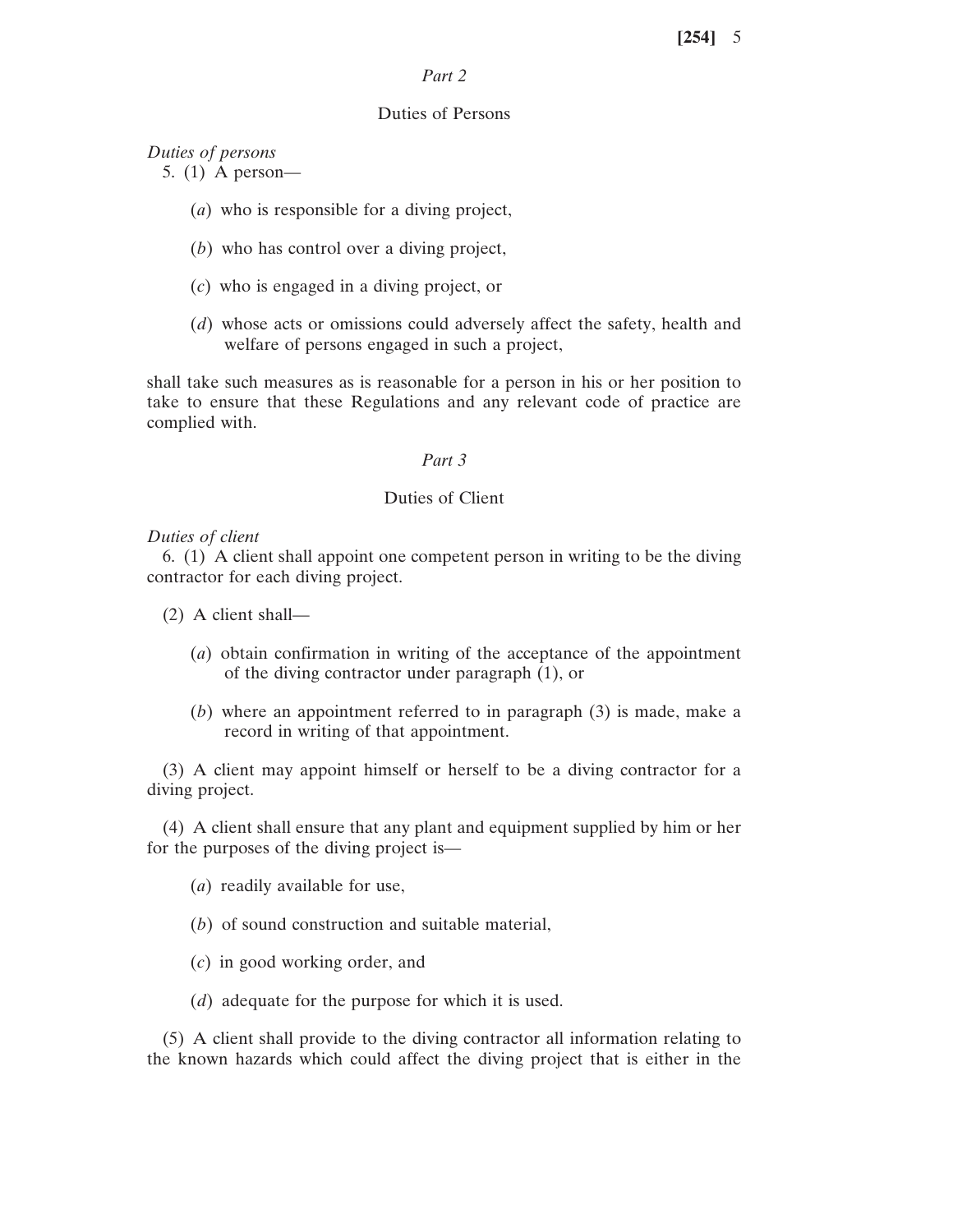client's possession or could be obtained by the client making enquiries that are reasonable for a person in the client's position to make, and otherwise cooperate with the diving contractor.

#### *Part 4*

### Duties of Diving Contractor

#### *Diving contractor*

7. (1) A diving contractor shall be—

- (*a*) the person who employs under a contract of employment all divers engaged to undertake and carry out the diving project, or
- (*b*) the person who—
	- (i) manages a diving project for a fixed or other sum, and
	- (ii) supplies equipment, labour or both, whether the diving contractor's own labour or that of another, to carry out the diving project.

(2) A diving contractor shall be responsible for and have control of a diving project.

- (3) A diving contractor shall—
	- (*a*) ensure that the diving project is planned, managed and conducted so far as is reasonably practicable in a manner which protects the safety, health and welfare of all persons taking part in the diving project,
	- (*b*) ensure that the diving project plan is prepared in accordance with Regulation 10,
	- (*c*) identify himself or herself in the diving project plan, and
	- (*d*) ensure that the diving project plan is updated throughout the course of the diving project.

(4) Before a diving operation commences, a diving contractor shall provide each person whom he or she proposes to appoint as a diving supervisor with a copy of any part of the diving project plan that relates to the diving operation.

- (5) A diving contractor—
	- (*a*) shall appoint one or more competent persons in writing as a diving supervisor to the diving operation,
	- (*b*) may appoint himself or herself as the diving supervisor of the diving operation, and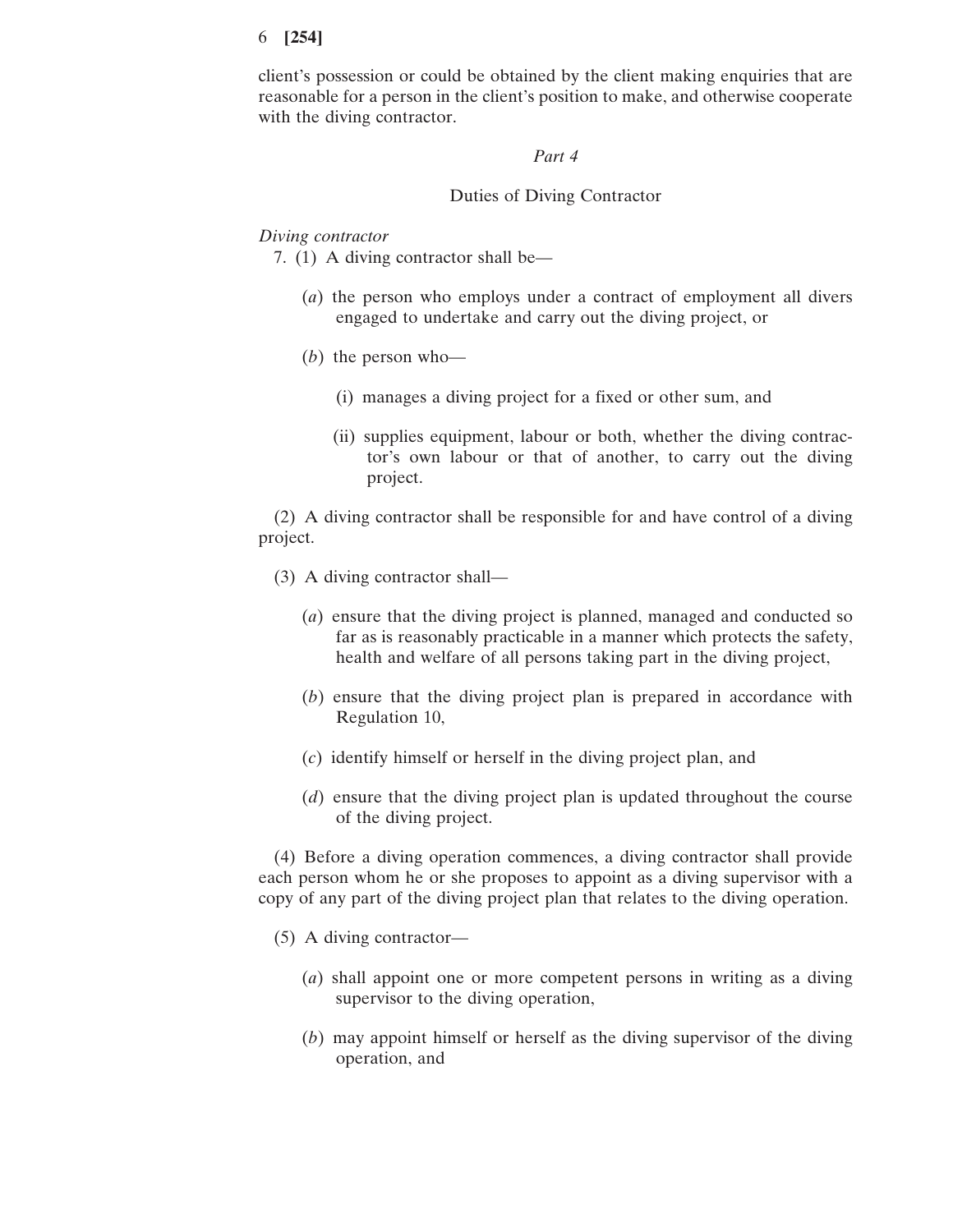(*c*) shall obtain confirmation in writing from each diving supervisor of the acceptance of her or her appointment, or where an appointment is made under subparagraph (*b*), make a record of the appointment.

(6) A diving contractor shall ensure that there are a sufficient number of competent persons available to carry out, safely and without risk to the health or welfare of such persons, the diving project, and any action, including the giving of appropriate first aid, which may be necessary in the event of a foreseeable emergency that occurs during the course of the diving project.

#### *Competent divers*

8. (1) A diving contractor shall ensure that any diver engaged in the diving operation—

- (*a*) is competent to dive in the operation, including competent in the method of diving that is safe to use in the diving operation, and
- (*b*) is competent in the type of work to be carried out during the course of the diving operation.

(2) A diving contactor shall ensure, in so far as is reasonably practicable that any person taking part in the diving project complies with the provisions of the diving project plan and the relevant statutory provisions.

# *Duties of diving contractor regarding plant and equipment*

9. A diving contractor shall ensure—

- (*a*) that there is suitable and sufficient plant and equipment necessary for the safe conduct of the diving operation,
- (*b*) that such plant and equipment is available when needed to carry out, safely and without risk to the health or welfare of any person, the diving project and any action which may be necessary in the event of an emergency that occurs during the course of, or is connected with, the diving project,
- (*c*) the plant and equipment used during the diving operation is in good working order and maintained in a safe working condition and that records of maintenance are kept,
- (*d*) the plant and equipment has been subjected to inspections, examinations and tests in accordance with any relevant statutory provisions and manufacturers' specifications,
- (*e*) any inspections, examinations and tests under subparagraph (*d*) are carried out by, or under the close supervision of a competent person, and
- (*f*) the results of any inspections, examinations or tests under paragraph (*d*) are recorded in writing and kept in accordance with the requirements of Regulation 30 of the General Application Regulations.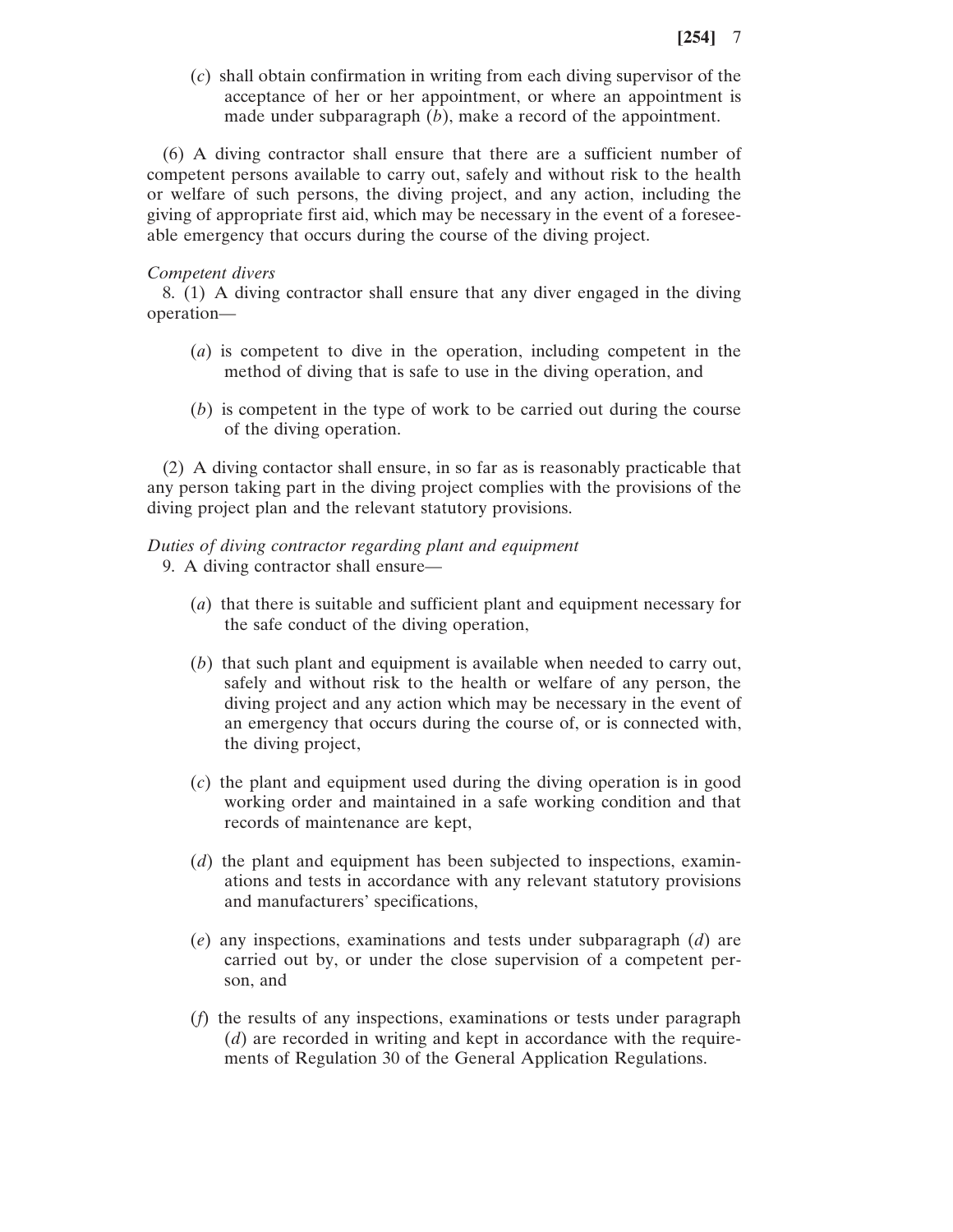#### *Diving Project Plan*

10. (1) A diving contractor shall prepare a plan in writing before the commencement of the first diving operation of the diving project (in these Regulations referred to as a "diving project plan").

- (2) The diving contractor shall ensure that the diving project plan—
	- (*a*) includes an assessment of the risks to the safety, health and welfare of any person taking part in the diving project,
	- (*b*) includes such information and instructions to the divers or other persons taking part in, or associated with the diving project as is necessary having regard to the risks in subparagraph (*a*),
	- (*c*) identifies each diving operation in the diving project and the nature and size of each diving operation is such that it can be safely supervised by one person at any one time, and
	- (*d*) takes account of any relevant code of practice.

(3) A person shall comply with any instructions applicable to him or her in the diving project plan during the course of a diving project.

(4) The diving project plan shall be regarded as, and form part of, the safety statement.

#### *Diving Operation Record*

11. (1) A diving contractor shall ensure that a record in writing is kept of the diving operation containing the particulars as set out in Schedule 1 (in these Regulations referred to as a "diving operation record").

(2) A diving supervisor shall enter all relevant details of the diving operation which he or she is supervising in the diving operation record.

(3) The diving operation record shall be retained by the diving contractor for a period of 2 years from the date of the last entry in that record.

#### *Compressed Air*

12. (1) A diving contractor shall not permit a diver engaged in a diving operation to use compressed air at a pressure which exceeds the pressure of water at a depth of 50 metres and greater—

- (*a*) as a breathing gas, or
- (*b*) to raise the internal pressure of any compression chamber, other than for the purpose of—
	- (i) any tests required under Regulation 9, or
	- (ii) therapeutic recompression.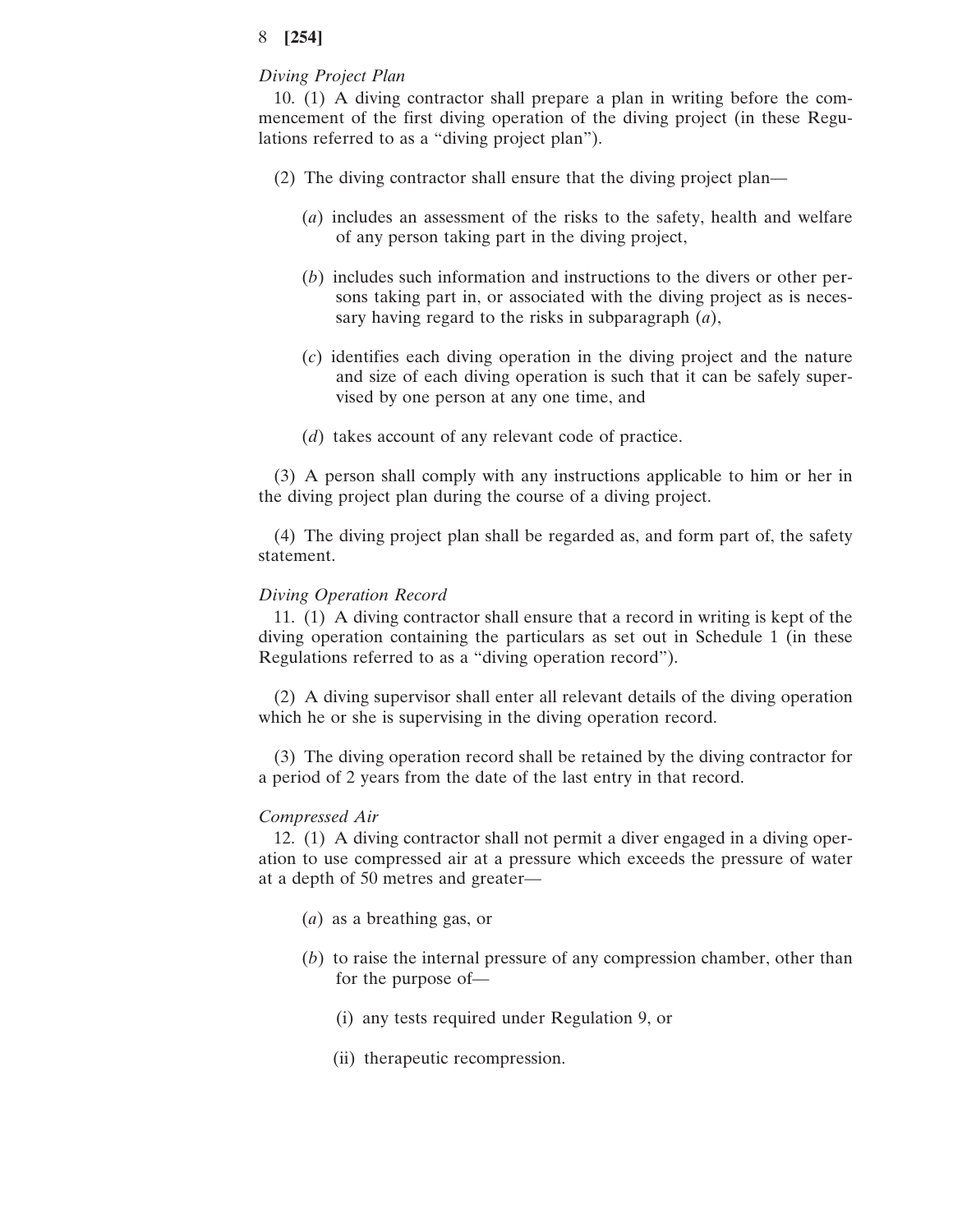(2) A diving contractor shall ensure that a sufficient reserve of air is provided to allow the diver to reach the surface safely, completing any necessary in-water decompression in the event of the compressor failing, where compressed air is used and the plant or equipment used during the course of the diving operation includes an air pipeline into which air is supplied from above water.

(3) A diving contractor shall not provide, or permit to be used in a diving operation, any diving equipment for supplying breathing gas which cannot provide breathing gas at a rate adequate to sustain prolonged vigorous physical exertion at any ambient pressure that might be experienced by the diver during the diving operation.

(4) In this Regulation, "compressed air" means air compressed above atmospheric pressure, measured in millibars.

### *Emergency and First-Aid Arrangements*

13. (1) Before commencing a diving operation, the diving contractor shall make adequate emergency arrangements so that—

- (*a*) emergency services are readily accessible at the site of the dive in the event of an emergency which threatens the safety, health or welfare of any diver, and
- (*b*) a diver can be transported to the nearest available compression chamber for treatment if required.

(2) The emergency arrangements referred to in paragraph (1) shall include medical and diving personnel, medical and diving equipment and all other necessary supplies.

(3) A diving contractor shall ensure that first aid equipment is provided and appropriately positioned at the site of the dive.

### *Part 5*

### Duties of Diving Supervisor

*Duties of Diving Supervisor*

14. (1) A diving supervisor appointed under Regulation 7(5) shall supervise a diving operation.

(2) Only one diving supervisor shall supervise a diving operation at any one time.

(3) A diving supervisor shall ensure that a diving operation for which he or she is appointed as diving supervisor is carried out—

(*a*) without risk to the safety, health and welfare of those taking part in that operation and other persons who may be affected by it,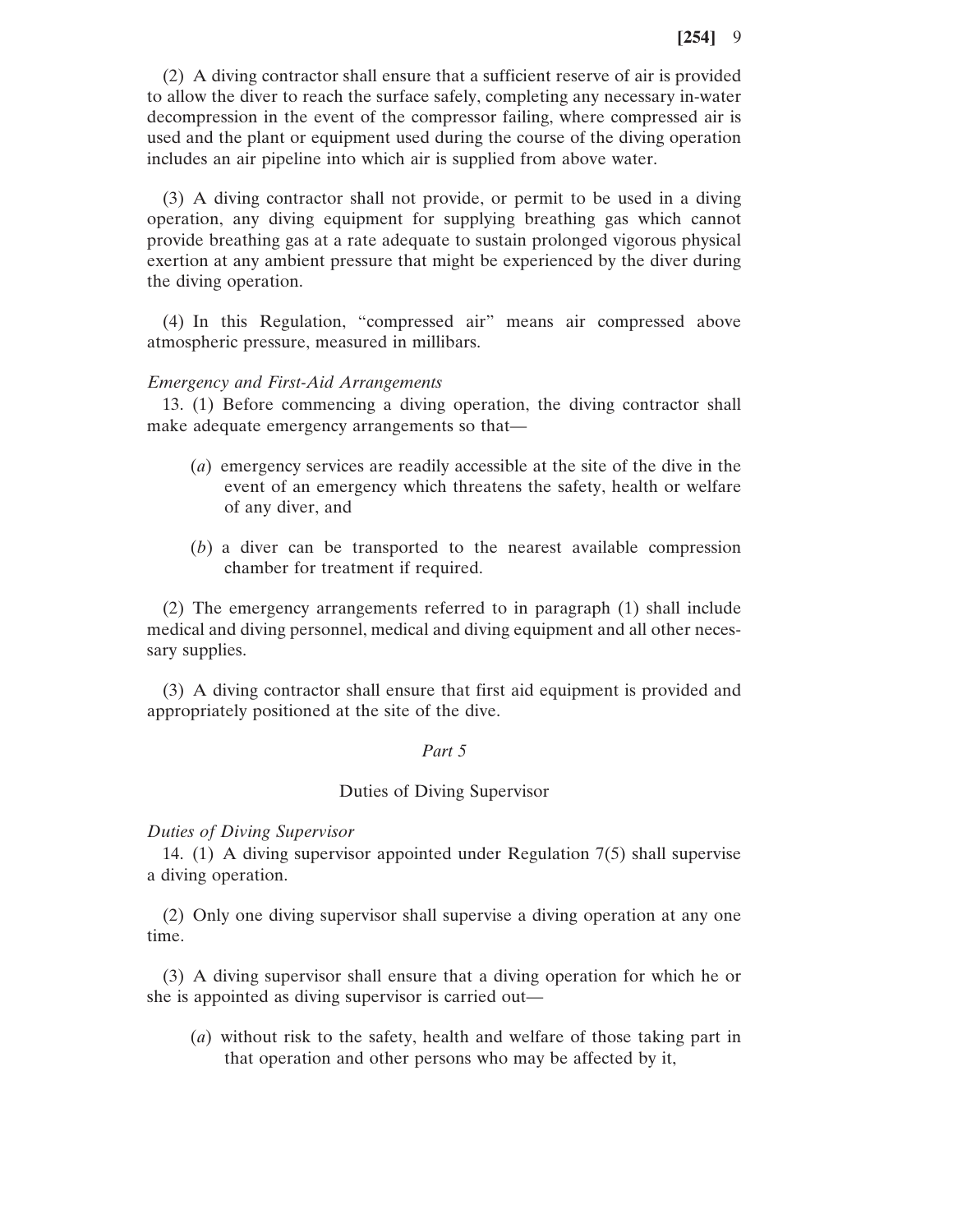- 10 **[254]**
	- (*b*) in accordance with the requirements and prohibitions imposed on him or her under any relevant statutory provisions, and
	- (*c*) where it would not conflict with paragraph (*a*) or (*b*), in accordance with the diving project plan.

(4) A diving supervisor shall not dive during a diving operation for which he or she is appointed as diving supervisor except where—

- (*a*) the dive takes place in a tank or pool artificially constructed for the purpose of swimming or diving and the divers taking part in the dive only use self-contained underwater breathing apparatus, or
- (*b*) the diving is being supervised by another diving supervisor at that time, wherein more than one diving supervisor is appointed to that diving operation.

(5) A diving supervisor shall not permit any diver to take part in a diving operation if, in the opinion of the diving supervisor, that diver is not fit and competent to dive.

(6) A diving supervisor shall ensure that the contents of the diving project plan which relate to the diving operation for which he or she is diving supervisor have been brought to the attention of all those taking part in that operation before its commencement.

# *Duties of diving supervisor regarding plant and equipment* 15. A diving supervisor shall—

- (*a*) ensure that all plant and equipment has undergone inspections, examinations and tests in accordance with Regulation 9(*d*),
- (*b*) secure all plant and equipment (other than plant and equipment intended to be mobile) firmly in place during the course of the diving operation,
- (*c*) ensure that all plant and equipment (unless actually in use by a diver engaged in the diving operation) is, during the course of the diving operation, kept readily available for use either—
	- (i) at the site from which the diving operation is, or is to be carried on, or
	- (ii) below water with any submersible compression chamber being used in the diving operation or with the diver engaged in the diving operation, and
- (*d*) ensure that, where used, the air inlet for any compressor is situated outside any area where dangerous gases are, or may be, present.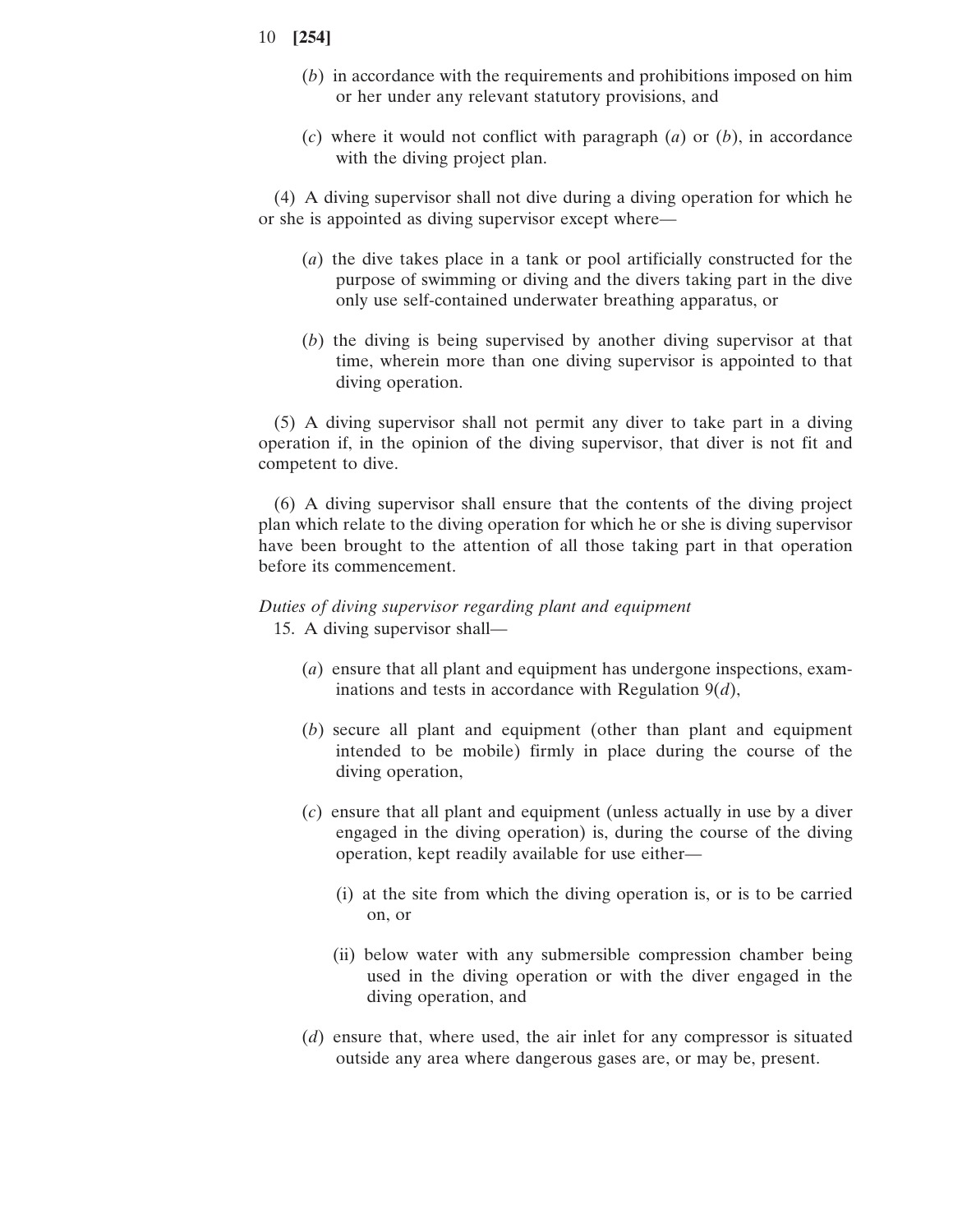*Breathing Gas*

16. (1) A diving supervisor shall not allow a diving operation to take place unless—

- (*a*) an adequate quantity of breathing gas and suitable plant and equipment for supplying the gas to any diver is available for use by any diver engaged in the operation,
- (*b*) an adequate independent alternative source of breathing gas, together with any necessary plant and equipment, is readily available for immediate use in the event of failure of the primary supply,
- (*c*) an adequate reserve supply of breathing gas together with any necessary plant and equipment is kept at a place above water from which the operations are carried out where breathing gas is supplied by a compressor and airline in the event of the compressor failing, and
- (*d*) where a submersible compression chamber is being used in a diving operation, a reserve supply of breathing gas, together with any necessary plant and equipment, is also kept in, or attached to, the submersible compression chamber and is readily available for immediate use in the event of an emergency such as failure of surface supplies, by divers associated with, whether located inside or outside, the submersible compression chamber.

(2) The diving supervisor shall ensure that the total quantity of breathing gas supplied under this Regulation for the use of a diver shall be sufficient to enable a standby diver to reach the diver if the diver is underwater and then to enable both the standby diver and that diver either—

- (*a*) to return to the surface and to carry out the appropriate decompression procedures during the return, or
- (*b*) where a submersible compression chamber is being used in the diving operation, to return to that chamber and then to surface in that chamber and to start the appropriate decompression procedures at the surface.

(3) The diving supervisor shall ensure that emergency supplies of appropriate breathing gas to be held on a submersible compression chamber shall be such as can support at least 3 divers for a period that is not less than 24 hours.

# *Part 6*

# Duties of Divers

# *Duties of Divers*

17. (1) A diver shall not dive in a diving project unless he or she—

(*a*) subject to paragraph (2), is fit to do so and has a valid certificate of medical fitness to dive in accordance with Regulation 19, and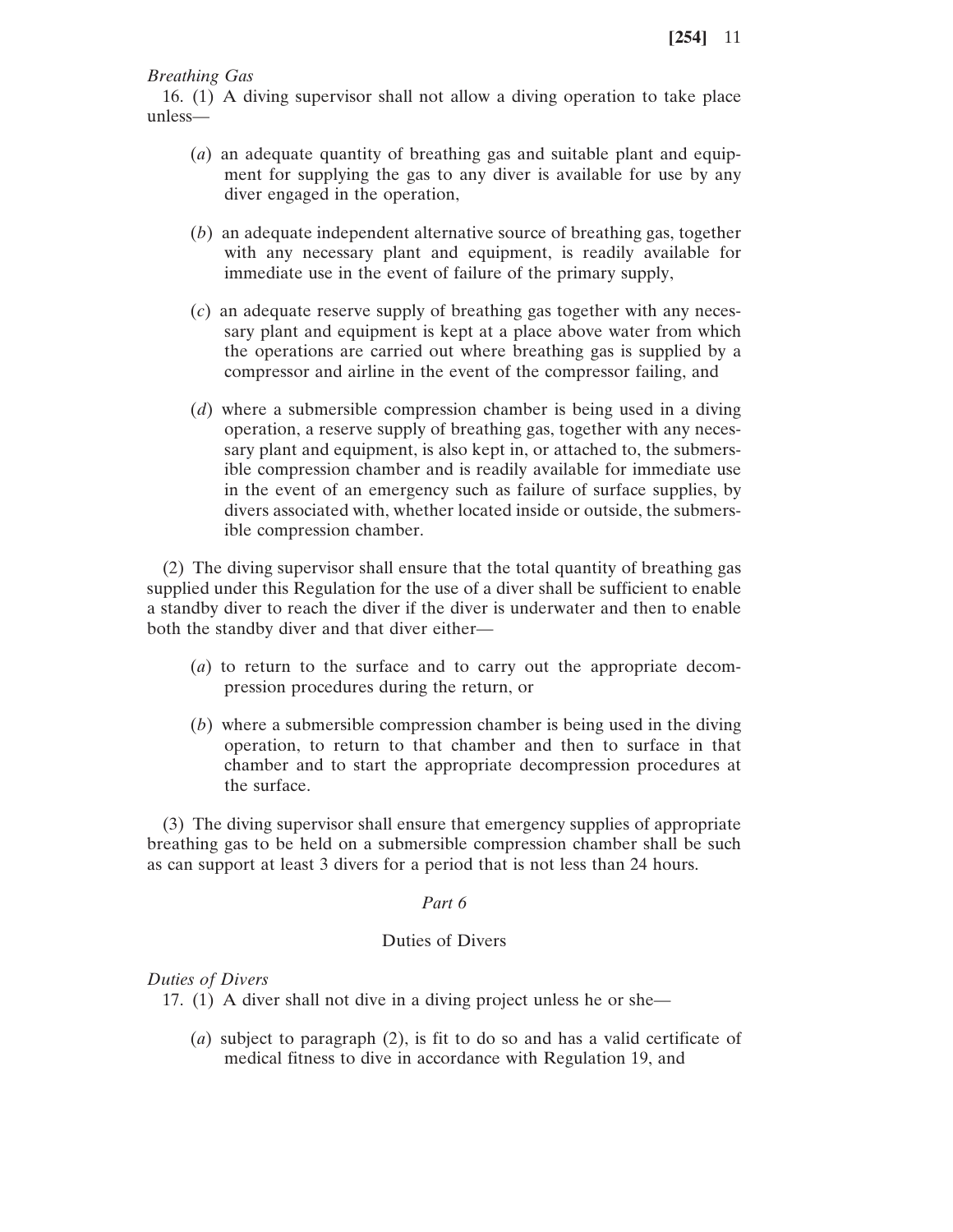(*b*) is a competent person to undertake the dive and engage in any activity that he or she may reasonably be expected to carry out while taking part in the diving project.

(2) Paragraph  $(1)(a)$  shall not apply to a person entering a compression chamber on the surface in order to provide emergency medical treatment.

- (3) Paragraph  $(1)(b)$  shall not apply to a diver—
	- (*a*) who dives in the course of training which if successfully completed, would lead to the granting of a qualification in a method of diving, or
	- (*b*) who is competent to dive but is being trained in relation to any activity that he or she may reasonably be expected to carry out while taking part in the diving project under the direct supervision of a competent person.

(4) A diver shall not take part in a diving project if unfit to do so and should immediately inform the diving supervisor should he or she become unfit to dive during a diving project.

### *Log-Book*

18. (1) A diver shall maintain a diver's personal log-book in his or her name on each and every day on which he or she dives in a diving project and shall record the particulars specified in Schedule 2 in the log-book.

(2) The log-book referred to in paragraph (1) shall be maintained by a diver for a period of 2 years from the date of the last entry.

### *Part 7*

### Medical Examiners and Fitness to Dive

#### *Certificate of fitness*

19. (1) A certificate of medical fitness to dive is a certificate from a medical examiner of divers that he or she considers the person named in the certificate to be fit to dive.

- (2) A certificate referred to in paragraph  $(1)$ 
	- (*a*) shall state the period (not exceeding a period of 12 months duration) that the medical examiner of divers considers the person will remain fit to dive, and
	- (*b*) may be issued subject to conditions or limitations as to the nature or method of diving that may be undertaken by the person to which the certificate relates.

(3) Where such a certificate is issued subject to conditions under paragraph  $(2)(b)$ , it shall not be valid for a diving operation other than diving operations for which the conditions are satisfied.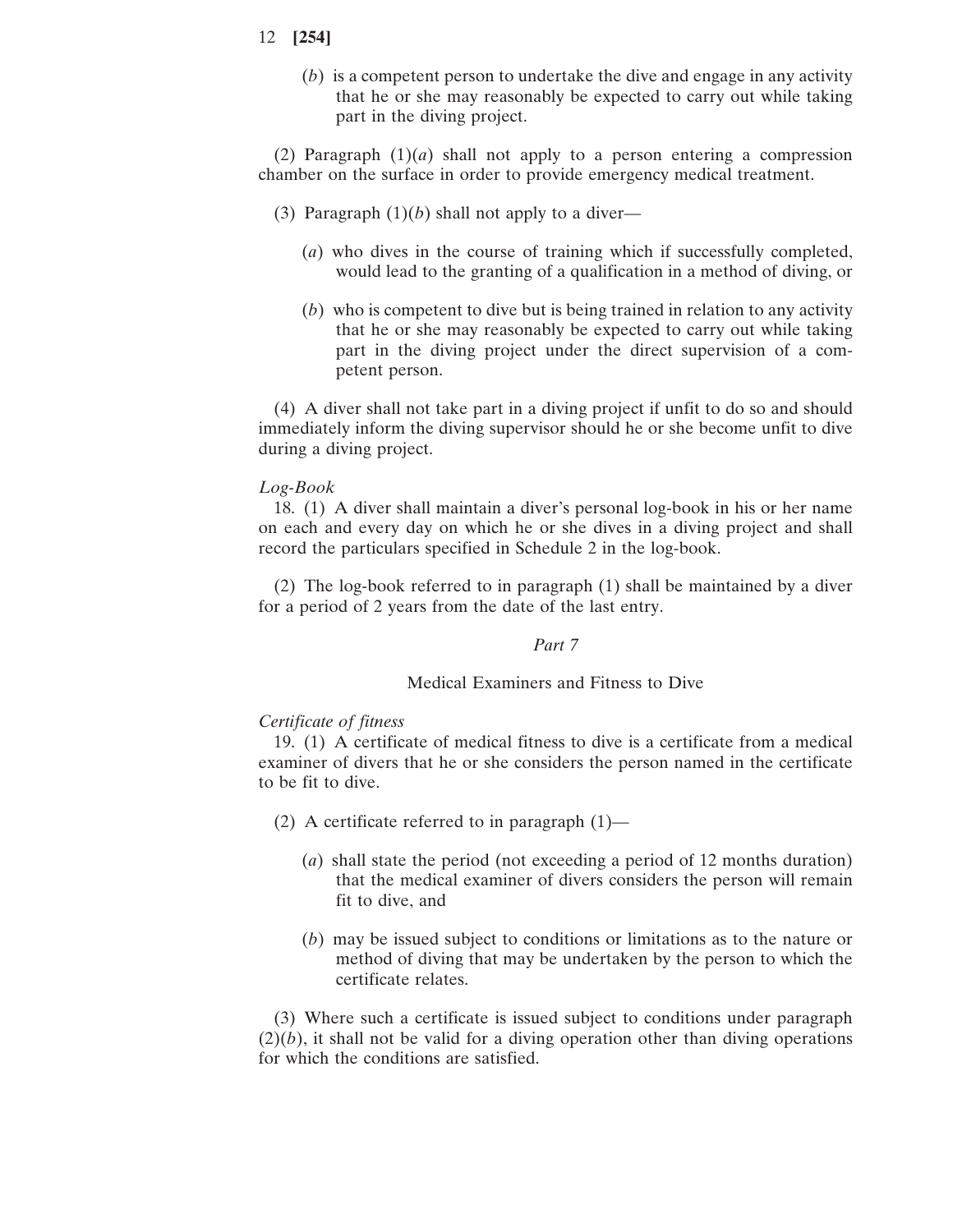(4) In this Regulation, "medical examiner of divers" means a person who is a registered medical practitioner approved by the Authority to issue a certificate of medical fitness to dive.

### *Part 8*

### Revocation and Transitional Matters

#### *Revocation*

20. The Safety in Industry (Diving Operations) Regulations 1981 (S.I. No. 422 of 1981) are revoked.

#### *Transitional matters*

21. Notwithstanding the revocation of the Safety in Industry (Diving Operations) Regulations 1981 (S.I. No. 422 of 1981) in Regulation 20, where a certificate has been granted under Regulation 12 of those Regulations and the certificate has not expired prior to the coming into operation of these Regulations, then on that coming into operation that certificate shall continue to apply in respect of any requirements under Regulation 19 until the expiration of the period relating to the certificate.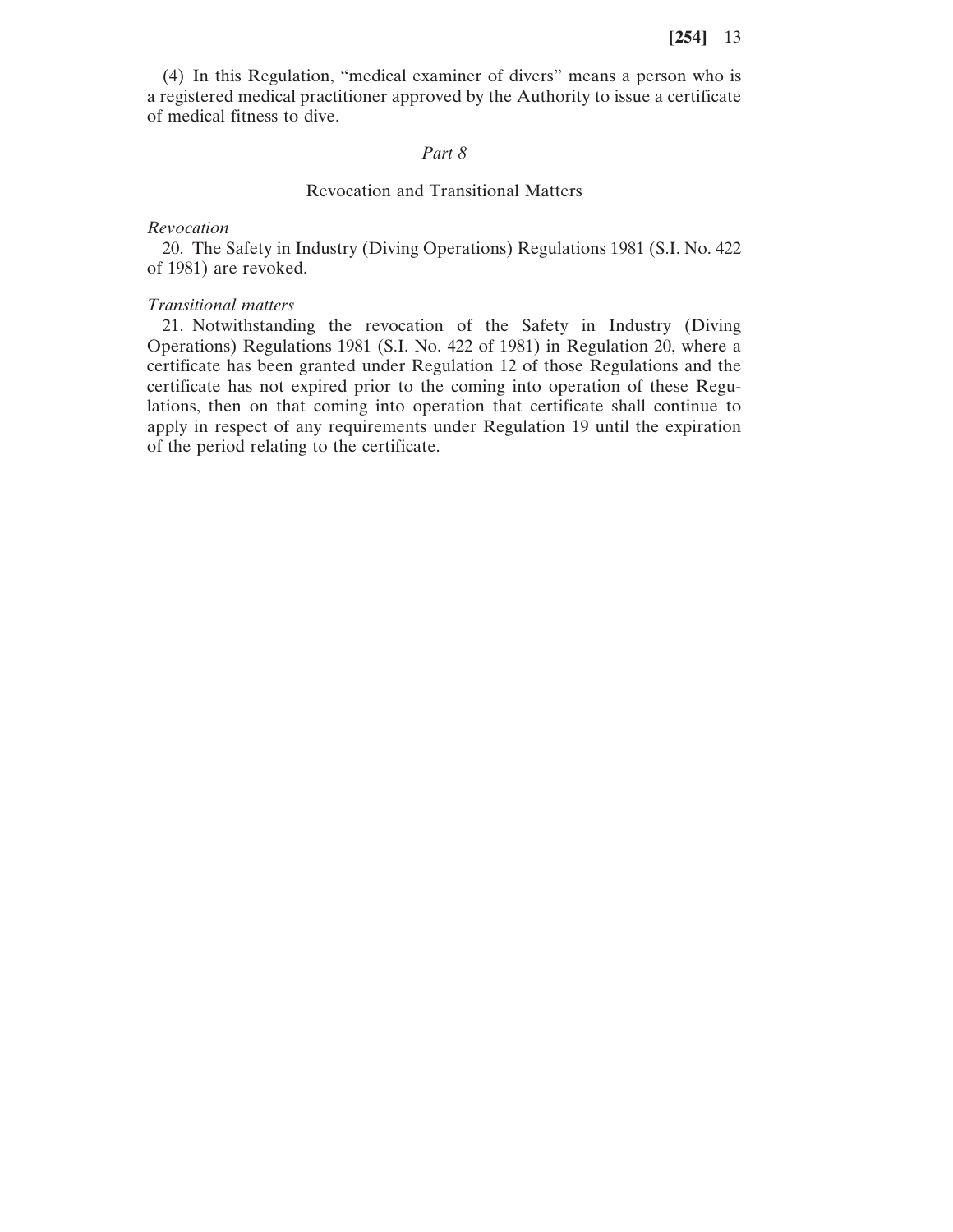### SCHEDULE 1

*Regulation 11(1)*

#### Required Particulars for Diving Operation Records

The following required particulars are to be included in the diving operation record for all diving projects

- 1. Name, business address, e-mail address and telephone number(*s*) of the client.
- 2. Name, business address, e-mail address and telephone number(*s*) of the diving contractor.
- 3. The date and time to which the entry relates or the dates and times during which the diving operation was carried on.
- 4. Name of the diving supervisor or supervisors and the times and dates for which he or she is acting in that capacity in respect of that diving operation. (An entry must be completed daily by each diving supervisor for each diving operation).
- 5. Location of the diving operation, including as appropriate the name or other designation of any craft, vessel, work site or installation from which diving is taking place.
- 6. Names and respective duties of the divers and other persons taking part in the diving operation including names of personnel operating any diving plant or equipment.
- 7. Purpose or nature of the diving operation.
- 8. Breathing apparatus and breathing gas used by each diver in the diving operation.
- 9. The time at which each diver left atmospheric pressure and returns to atmospheric pressure and their bottom time.
- 10. Maximum depth which each diver reached.
- 11. Procedures followed in the course of the diving operation including as appropriate, details of the decompression schedule including details of the pressures (or depths) and the duration of time spent by divers at those pressures (or depths) during decompression.
- 12. Emergency support and first aid arrangements.
- 13. Particulars of any emergency or incident which occurred during the diving operation, including any action taken and details of any decompression sickness, illness, discomfort or injury suffered by any of the divers and the treatment given.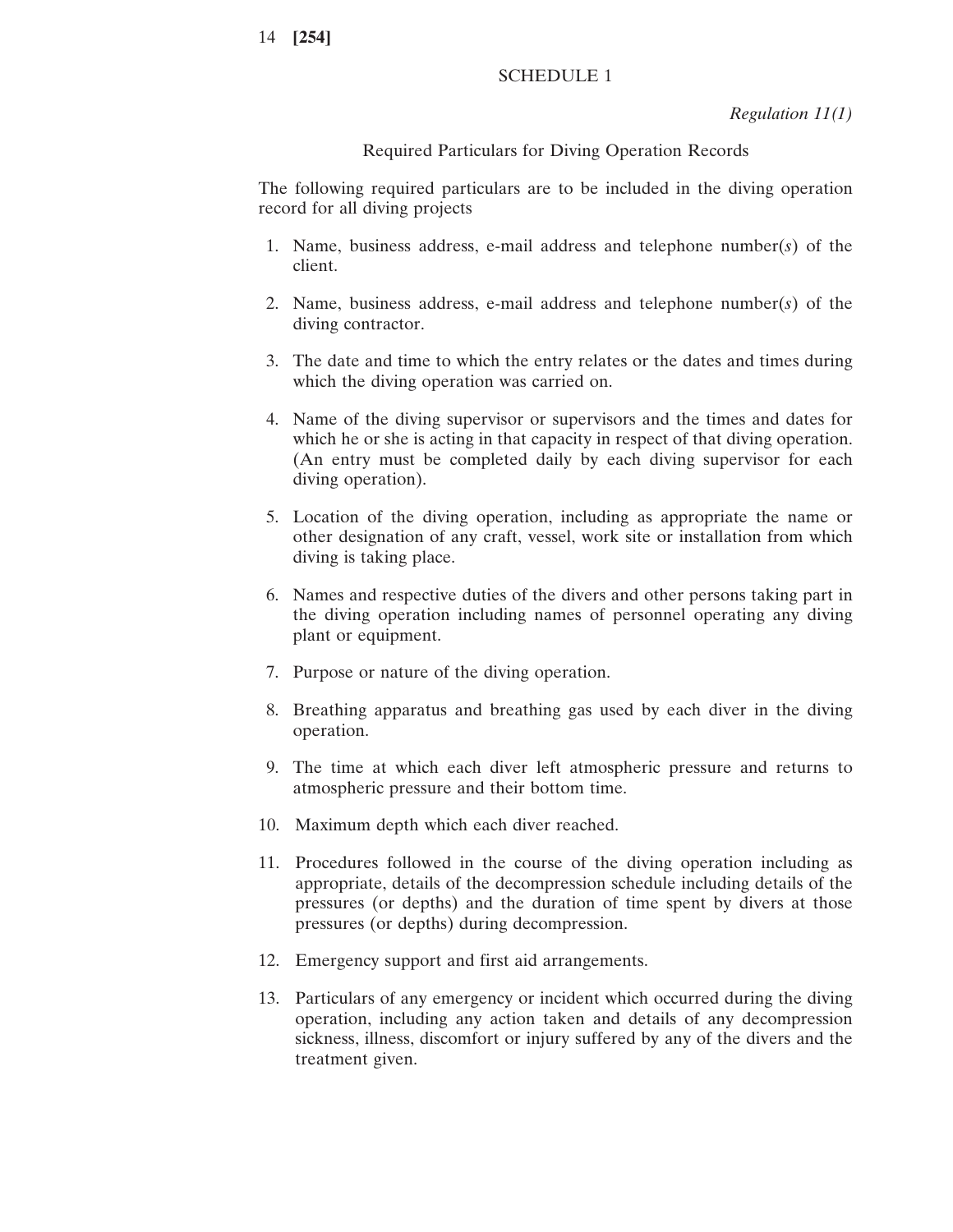- 14. Details of the pre-dive inspection of all plant and equipment being used in the diving operation. Confirmation that all equipment used has been checked immediately prior to the dive and conforms to the maintenance schedule.
- 15. Any defect discovered or recorded in the functioning of any plant or equipment used in the diving operation.
- 16. Particulars of any relevant environmental conditions or factors affecting the diving operation.
- 17. Any other factors likely to affect the safety or health of any persons engaged in the operation.
- 18. Any relevant code of practice that applies to the diving operation.
- 19. Name and signature of the diving supervisor completing the record.
- 20. Affix company stamp (if appropriate).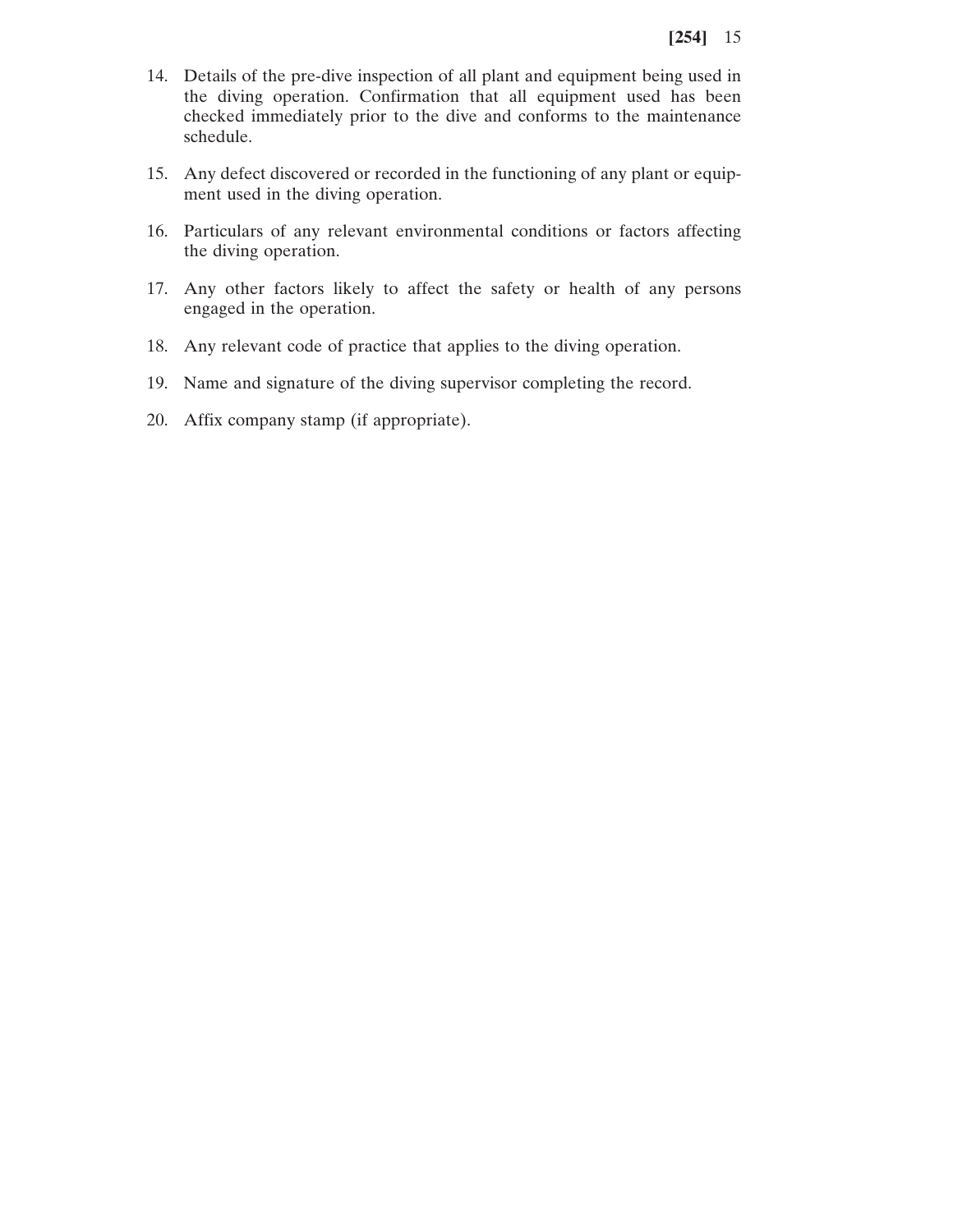# SCHEDULE 2

*Regulation 18(1)*

Required Particulars for the Diver's Personal Log — Book

- 1. Name and address of the diver. (Names and addresses should be printed and in block capitals.)
- 2. Signature of the diver and a verified photograph of the diver.
- 3. Date to which entry relates.
- 4. Name and address of the diving contractor.
- 5. Name and signature of the diving supervisor(*s*) for that dive.
- 6. Location of the diving project, including the name of any vessel or installation from which diving is taking place.
- 7. Dive number and running total of dive time.
- 8. The maximum depth reached on each occasion.
- 9. The time on each occasion that the diver leaves the surface, the bottom time and the time the diver reached the surface.
- 10. Where the dive includes time spent in a compression chamber, details of any time spent outside the chamber at a different pressure.
- 11. Breathing apparatus and breathing gas used by the diver.
- 12. Any decompression schedules followed by the diver on each occasion.
- 13. Any work done by the diver on each occasion, and the plant (including any tools) used in that work.
- 14. Any episode of barotrauma, discomfort or injury suffered by the diver including details of any decompression illness and the treatment given.
- 15. Any emergency or incident which occurred during the diving operation.
- 16. Any other factor relevant to the diver's health or safety.
- 17. Affix company stamp (where appropriate) after the record has been signed by the diver and diving supervisor(*s*).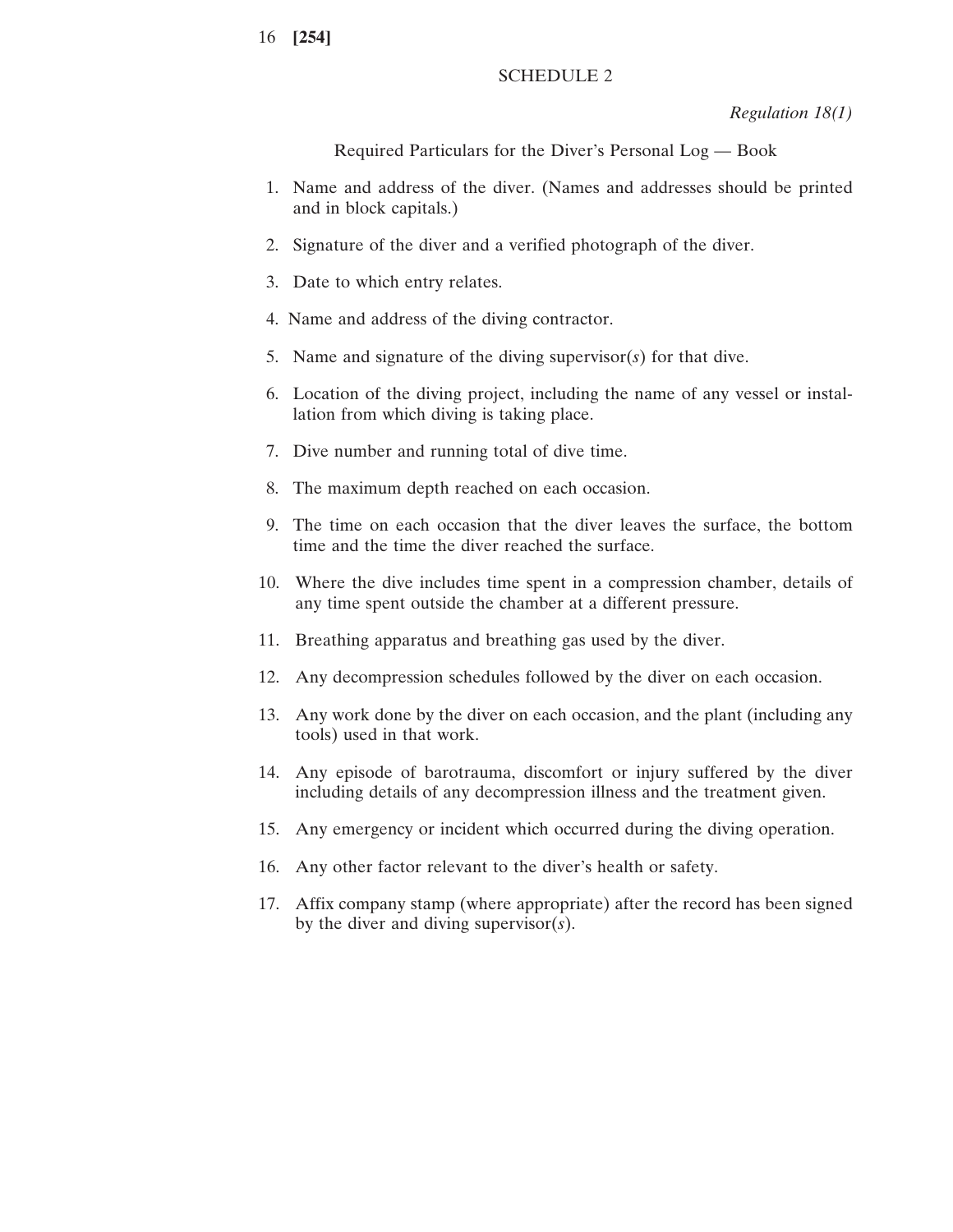GIVEN under my hand, 12 July 2018.

PAT BREEN,

Minister of State at the Department of Business, Enterprise and Innovation.